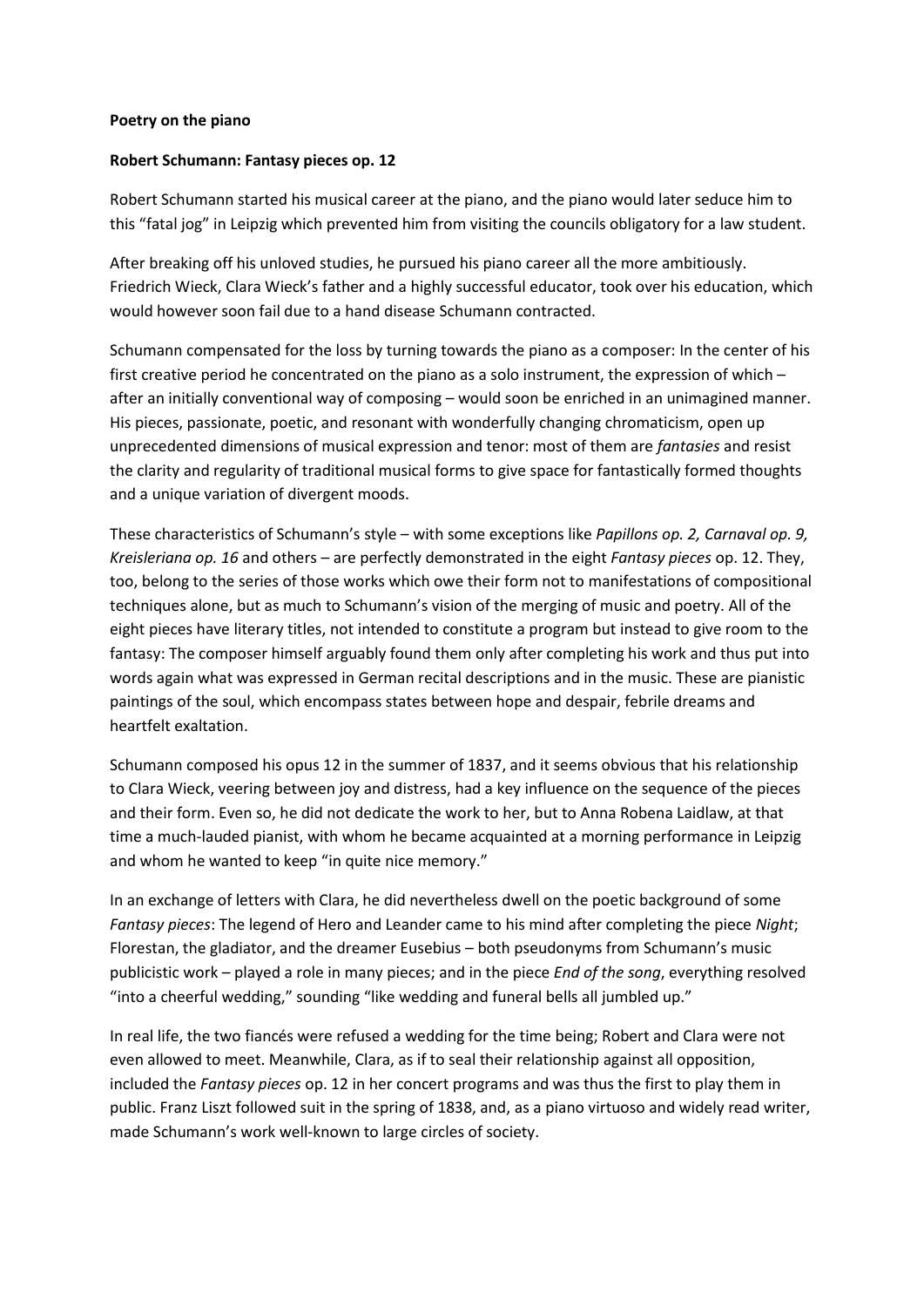## **Frédéric Chopin: Etudes op. 10**

Frédéric Chopin also owes a great deal to Franz Liszt, but it was Robert Schumann who was the first to recognize Chopin's importance and to pen an essay praising his music in the *Allgemeine musikalische Zeitung*. One of the first notices in the trade press on Chopin's etudes was also from Schumann. He had studied both books and listened to most of the pieces played by the composer himself; among them, the *Etude* in *A Flat Major* op. 10, "…more of a poem than an etude." The fact that in his description artistic evaluation mingles with pictorial interpretation is – in the light of Schumann's perception of arts – less astonishing than the fact that the poetic critique was directed towards a prosaic genre such as the etude.

The etude, intended as no more than a study piece for the practice and perfection of the playing technique, possessed a perfected form – unlike most practice *exercises*. However, its content was limited to a particular technical problem which, embodied by a single theme and performed with the most possible practical value, determined its musical form. In this manner, piano etudes were meant to single out from the entire piano literature and put into exercises particularities and problems of playing techniques, and to guide the student through the order of the study material with an eye towards the mastery of progressive levels of difficulty. It is obvious that in this way, the educational aim was to determine not only the form of the single etude, but also that of an entire collection of etudes. But as much as Chopin included univocal proposals from the Vienna as well as the French and English school of piano playing, on that score, he did not follow the transmission: neither a systematic compilation of technical exercises, nor the progression from lower to higher levels of difficulty define the order of his collections. Instead, a tonality scheme, the principle of which he may have adopted from Bach's *Well-Tempered Clavier*, appears as a model of cyclic cohesion; and musical contrasts and tension and release in the succession of the pieces enforce it as much as the alternation of different characters of expression. It is thus beyond doubt that Chopin's etudes are, if nothing else, character pieces. It is even more remarkable that – according to the classic definition of etudes – every piece still addresses a single technical and usually only one musical motive. Nevertheless, an enhancement of traditional piano technique becomes manifest in each of the pieces.

In cases – such as in the etude op. 10 no.  $1$  – where Chopin uses the arpeggios already dealt with by Cramer and Clementi, he creates a forward flow and differentiated sound effect through details such as the accompaniment with a bass octave and delayed entrances by a sixteenth. When in op. 10 no. 2 he inseparably integrates chromatic runs into the formation of melody and augments them for the practice of complicated fluency, the technical motive appears as a natural medium of expression. The same is true for keystroke exercises (op. 10 no. 3 and 6), double grip and fluency exercises, dissembled sixth chords, third chains, polyrhythmic combinations or for free figures of play which – obviously without commitment to the traditional pool of pianistic means – have emerged from virtuoso movement impulses. Ultimately, Chopin also establishes the use of the pedal as an indispensable element of sound and expressive effect.

The persuasive power at Chopin's disposal in creating the fusion of bravura performance and poetic atmosphere, and in the mutation from the technical exercise to music as an art of expression, is illustrated by the fact that the title *Revolution Etude* has been adopted for op. 10 no. 12. This gained the piece more popularity than would have ever been granted a work of exercises designed for the study. Yet Chopin's etudes are not intended simply for study. Their place in recital or concert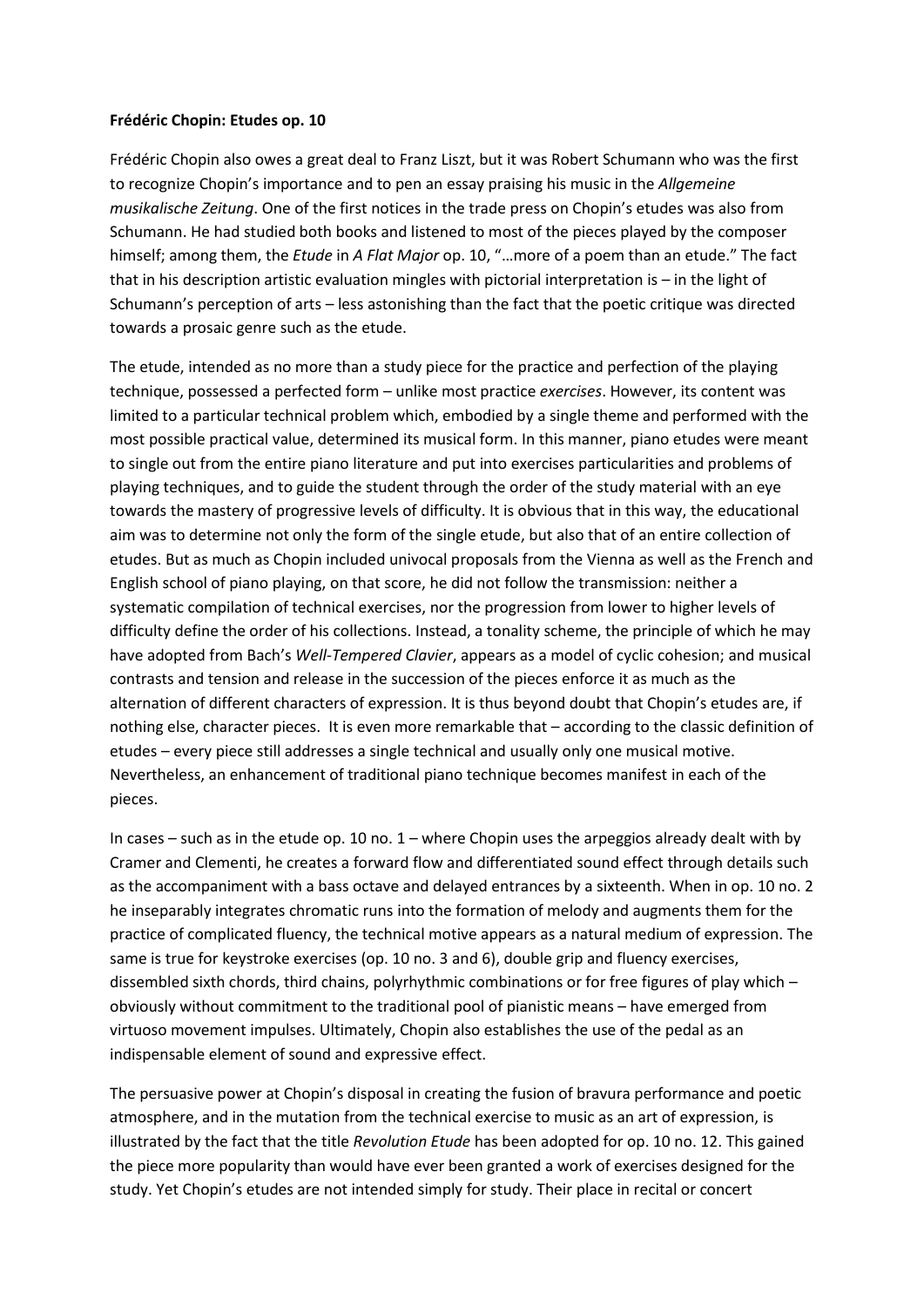literature is as undisputed as their relation to the very tendency from the genesis of the concert as a business, which forced traveling virtuosos into an impressive and oftentimes spectacular performance of technical specialties.

## **Claude Debussy: Preludes**

Claude Debussy – like Robert Schumann, unlike Frédéric Chopin – has not exclusively occupied himself with compositions for the piano, but in his oeuvre, his piano works also rank highly.

Like Schumann, who found his path as a composer by dealing with classical form and composition traditions on the piano, Debussy also had a special relationship to this instrument – and thus proves himself in many respects a successor to Chopin (who had died in Paris thirteen years before Debussy was born). In his piano works, Debussy developed fundamental characteristics of his impressionist style, and on the piano, he established pianistic standards for an interpretation rich with nuances and differentiated in sound. Debussy played in a "lovely, light and delicate" unheard of new way, as his student, the pianist Maurice Dumesnil, would later remember, and he thus accentuated the very characteristic with which Chopin, too, had once enchanted his audiences in the Paris parlors.

What Debussy owed to Chopin's example becomes quite impressively manifest in his etudes from 1915, which he dedicated to the memory of the great Polish composer. Likewise, his preludes bespeak an inner relationship. Aside from the accomplished balance between technical and musical demands which are innate to both, it is an arrangement of the great piano cycle modeled on Bach's *Well-Tempered Clavier.* Twenty-four pieces in two parts – this is the basic pattern which can be found in Chopin's *etudes* and *preludes* as much as in Debussy's *preludes*. Yet while Bach created the order "through all tones and semitones" in the major and minor tonalities according to the circle of fifths, Debussy did without this principle. Instead, he provided each prelude with a title. Indeed, he did not put it in front of the piece but at the end. This unusual procedure seems to position his *preludes* between the so-called absolute music (which would, for example, be related to the *preludes* and *etudes* by Chopin) and the programmatic one accessing non-musical perceptions. Strictly speaking, however, this points towards another direction: It makes clear that it is not the music which follows the literary or imaginary inspiration, but that the titles put the musical impressions attached to the *prelude* into linguistic images. Who would not think of Schumann here?

As many interpretations music permits, as little is the intend here to provide a musical image of real incidents: What may have inspired its creator at the moment of creation, which impressions may have affected him, whatever may be hidden behind poetically captured work titles – these questions have always challenged music lovers' and experts' fantasy and scholarly curiosity. Many have tried to disclose the secrets of Debussy's titles or signatures:

The identity of the girl which he helped to gain immortality with *La fille aux cheveux de lin* (*The girl with the flaxen hair*) has long been a mystery. A belle from his circle of acquaintances? A painting? In fact, it was probably the following lines from a poem by Leconte de Lisle which inspired him to possibly his most famous prelude:

Who is singing so early in the morning sitting in the blooming clover? It is the girl with the flaxen hair